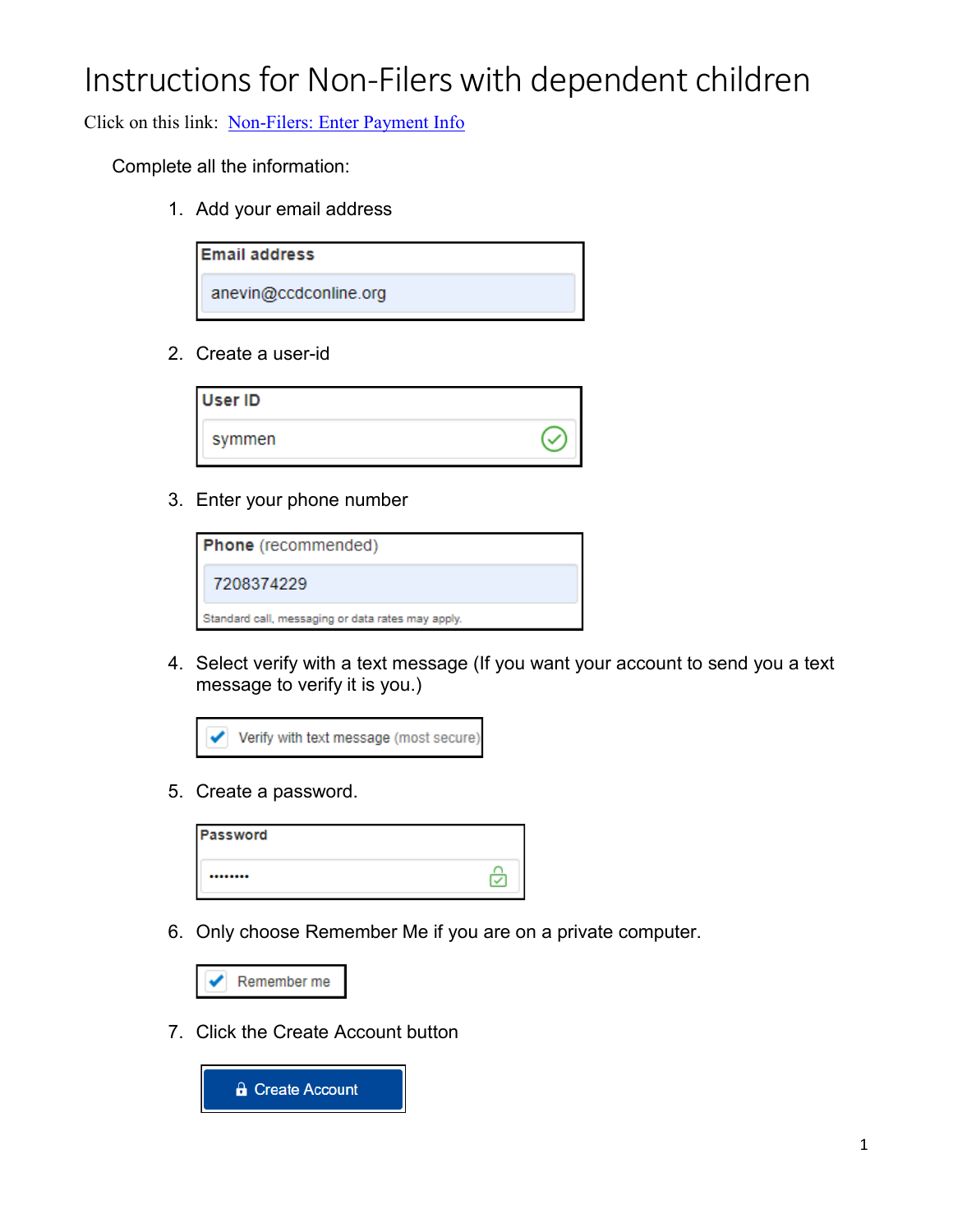1. If you chose to have a verification sent to you, a text message will arrive at the phone number you provided. Enter the information in the space provided.

|                        | Enter the verification code we sent you to verify your identity. |      |  |
|------------------------|------------------------------------------------------------------|------|--|
| We sent a code to:     |                                                                  |      |  |
| (720) 837-4229         |                                                                  |      |  |
| Enter the 6-digit code |                                                                  |      |  |
|                        |                                                                  |      |  |
|                        |                                                                  |      |  |
| Continue               | Didn't receive a code                                            | Skip |  |

2. You then will receive an Account Confirmation.

| <b>Account Creation Confirmation</b>  |                                                                                       |
|---------------------------------------|---------------------------------------------------------------------------------------|
| <b>Your Account Confirmation</b>      |                                                                                       |
| sent to the address you provided.     | Thank you for creating an account. A confirmation email has been<br><b>Print Page</b> |
| prevent sign-in issues in the future. | Note: Make sure you write down or save your password to                               |
| User ID                               | symmen                                                                                |
| Password                              |                                                                                       |
| <b>Email Address</b>                  | anevin@ccdconline.org                                                                 |
|                                       | <b>Continue</b>                                                                       |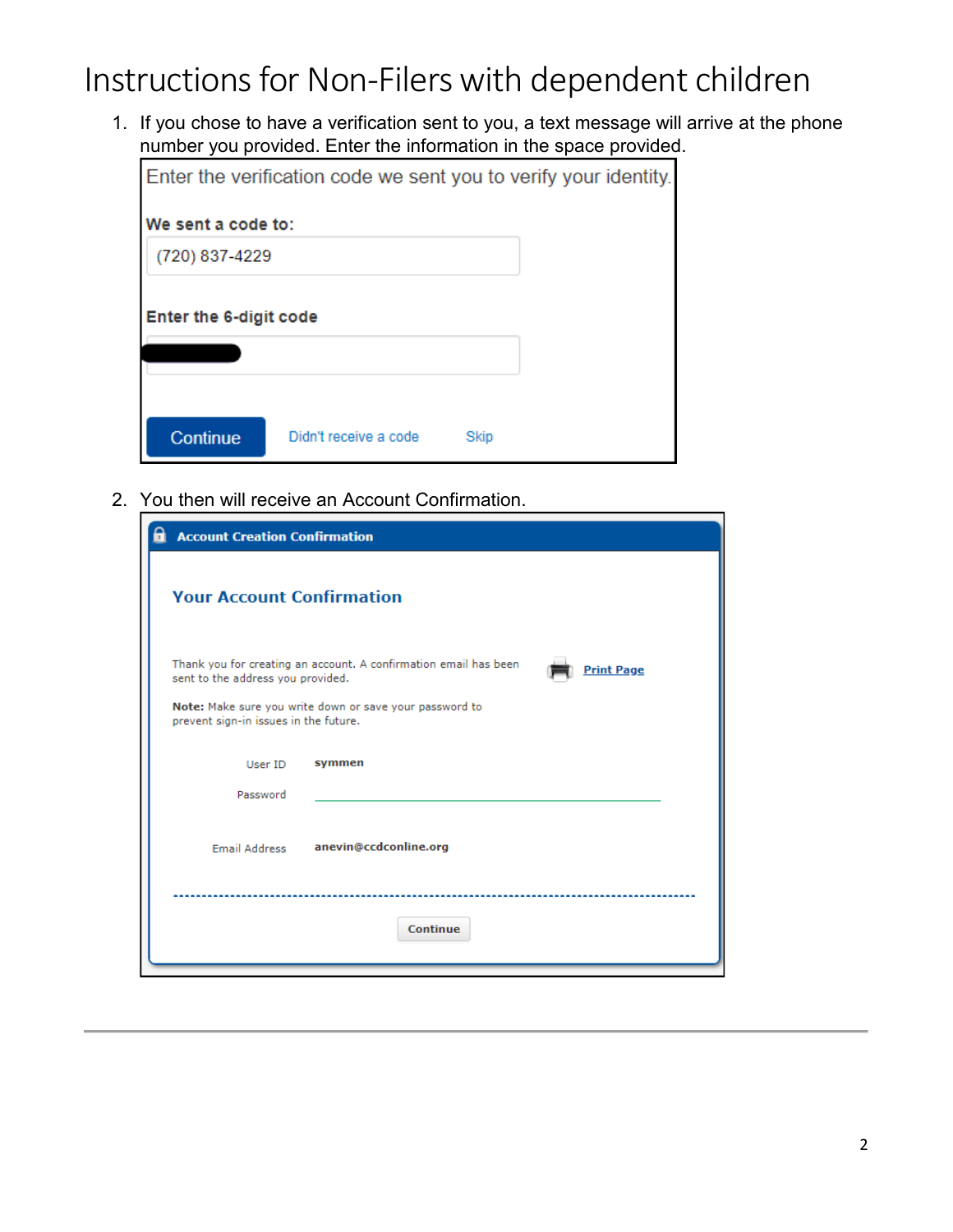3. You will receive an account confirmation email, click on the Confirm my account's email *address* link to finish the set up.

Non-Filers Enter Payment Info <customer\_service@freefilefillablef... 9:48 AM (4 hours ago) ☆ to anevin  $\sim$ 

# Non-Filers: Enter Payment Info - New **Account Confirmation and Email Verification**

Thank you for signing up to use Non-Filers: Enter Payment Info. If you wrote down your login information, make sure you store it in a secure location. To complete the sign up process, click on the following link:

#### Confirm my account's email address

If the link above does not work, copy and paste the address below into your browser:

https://www.freefilefillableforms.com/?confirmation\_id=aDNIRjcrRnBmbVFSakw3d094SXVreF

#### 4. This takes you directly to the IRS site.

| <b>Non-Filers: Enter Payment Info</b>                                             | <b>E</b> Create An Account | $E$ Sign In |
|-----------------------------------------------------------------------------------|----------------------------|-------------|
| <b>Email Verification for Non-Filers: Enter Payment Info</b>                      |                            |             |
|                                                                                   |                            |             |
| Email address verified                                                            |                            |             |
| Thank you for verifying your email address. This helps us keep your account safe. |                            |             |
| Continue                                                                          |                            |             |
|                                                                                   |                            |             |

5. Click the *Continue* button and you will go to the *Get Started* page. Click the Get Started button.

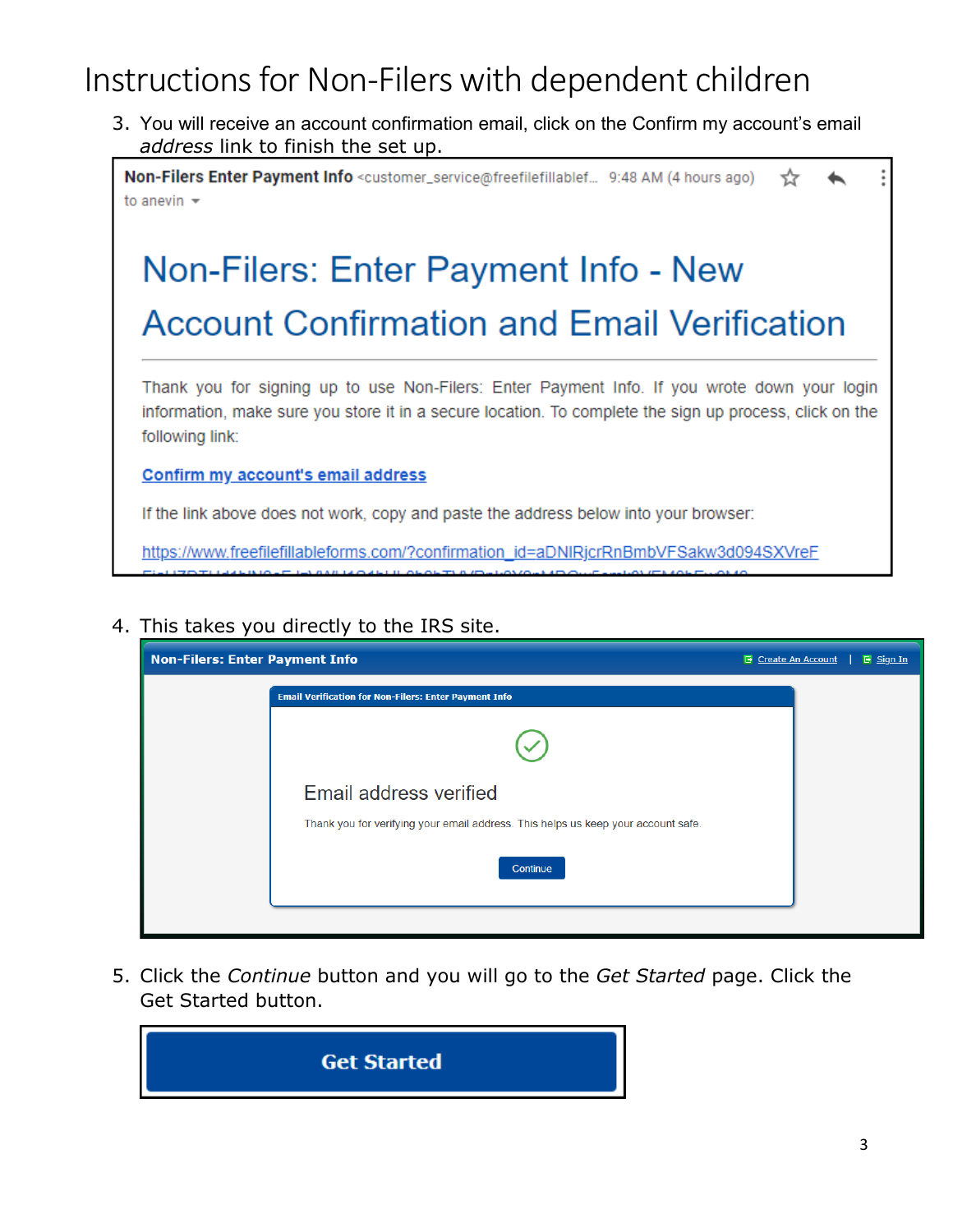6. You will either be taken to a Sign In page or directly to the tax forms page.

This is the sign in page. Ignore the *Create and Account* section because you already did that. Click the *Sign In* button.

| <b>Create an Account or Sign In</b>                                                                                                                                                                      |                                            |
|----------------------------------------------------------------------------------------------------------------------------------------------------------------------------------------------------------|--------------------------------------------|
| Create an Account<br>Create a how account to f's a minimal                                                                                                                                               | Or Continue Filing                         |
| return for the <b>Conomic</b> impact Payment.<br>$\rightarrow$<br>This service is dowered by Intuit. For<br>details on how we process your<br>personal information, see the<br><b>Privacy S</b> atement. | Sign In<br>I forgot my user ID or password |
| Ema <sup>i</sup> address                                                                                                                                                                                 |                                            |

7. After you sign in, it will take you to the tax form pages

| Non-Filers: Enter Payment Info<br><b>E</b> Update Your Account<br>E Sign Out                |                                                                                                             |                                                                             |
|---------------------------------------------------------------------------------------------|-------------------------------------------------------------------------------------------------------------|-----------------------------------------------------------------------------|
| This is a Free File Fillable Forms product.                                                 | <b>Print Return</b><br>H<br>Save                                                                            | <b>Check E-File Status</b><br>Start Over<br><b>D</b> FAQs<br>$\circledcirc$ |
| <b>STEP 1. Fill Out Your Tax Forms</b>                                                      | <b>STEP 2. E-File Your Tax Forms</b>                                                                        |                                                                             |
| <b>Enter Your Information</b><br><b>Filing Status</b><br>Married filing jointly<br>◯ Single |                                                                                                             |                                                                             |
| <b>Personal Info</b>                                                                        | If there is one adult on this registration, select Single. If there are two, select Married filing jointly. |                                                                             |
| Your first name and middle initial                                                          | Last name                                                                                                   | Your social security number                                                 |
| If joint return, spouse's first name and middle initial                                     | Last name                                                                                                   | Spouse's social security number                                             |

- 8. Step 1: This section is about your personal information.
- Filing status:

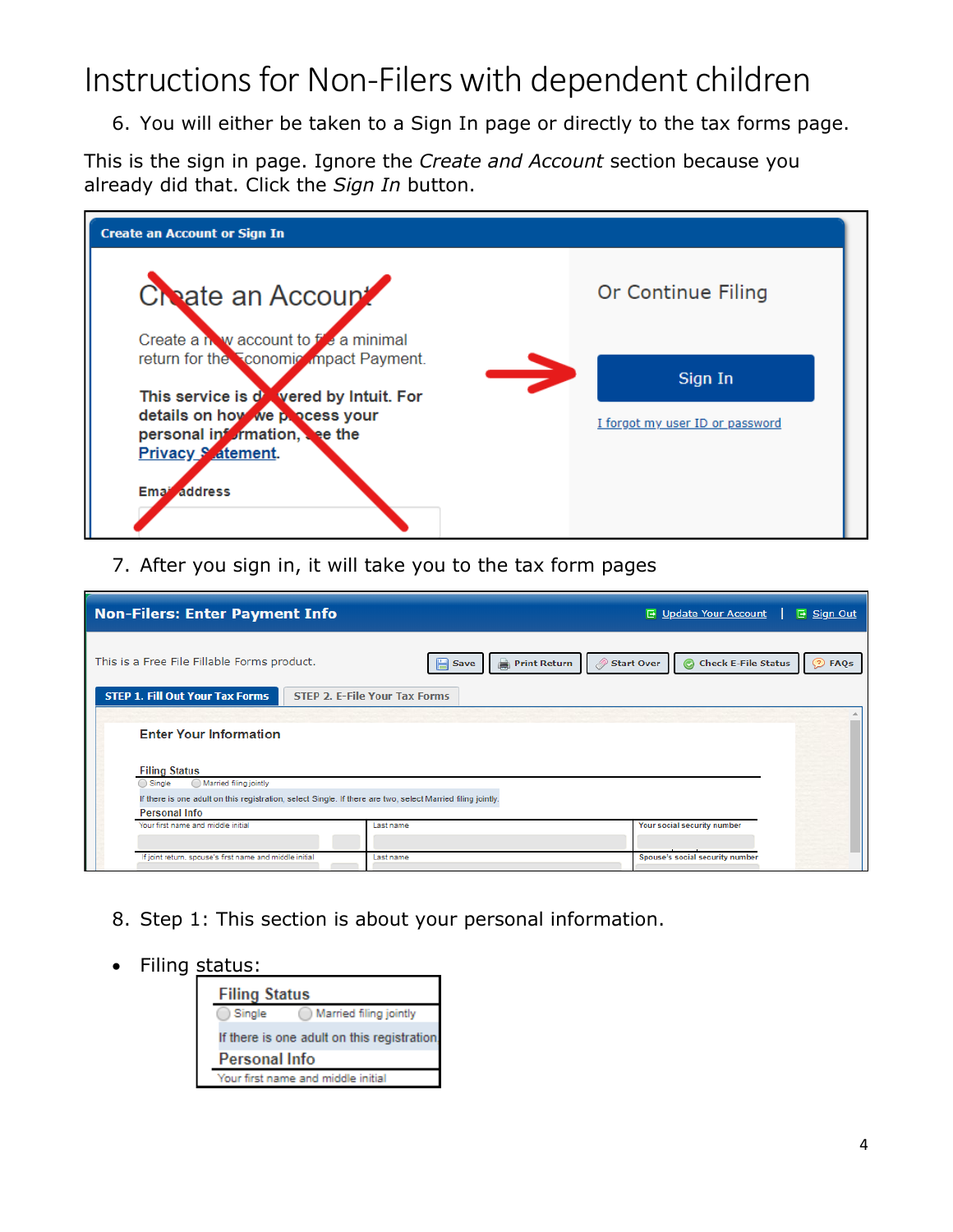• Dependents:



• Banking information

| <b>Banking Information</b> |  |  |
|----------------------------|--|--|
| Routing number             |  |  |

• And if you have a PIN from the IRS because of previous identity theft, you can enter it as well. If not, skip this.

| <b>Identity Protection PIN (if Applicable)</b>     |
|----------------------------------------------------|
| Taxpayer Identity Protection PIN                   |
| Spouse Identity Protection PIN (if filing jointly) |
|                                                    |

*9.* When you have complete the information in step one, click the box at the bottom that says *Continue to Step 2.*

| <b>Banking Information</b>                                      | If you have additional dependents, check this box and add them here $\Box$ Add                                                                               |
|-----------------------------------------------------------------|--------------------------------------------------------------------------------------------------------------------------------------------------------------|
| Routing number                                                  | $\bigcirc$ Savings<br>Checking<br>Tvpe:                                                                                                                      |
| Account number                                                  |                                                                                                                                                              |
| the IRS will issue a check.<br>Taxpayer Identity Protection PIN | <b>Identity Protection PIN (if Applicable)</b>                                                                                                               |
|                                                                 | Spouse Identity Protection PIN (if filing jointly)                                                                                                           |
|                                                                 |                                                                                                                                                              |
|                                                                 | If you or your spouse have experienced identify theft and the IRS sent you Identify Protection PINs, enter those PINs here to successfully file this return. |
|                                                                 |                                                                                                                                                              |
|                                                                 |                                                                                                                                                              |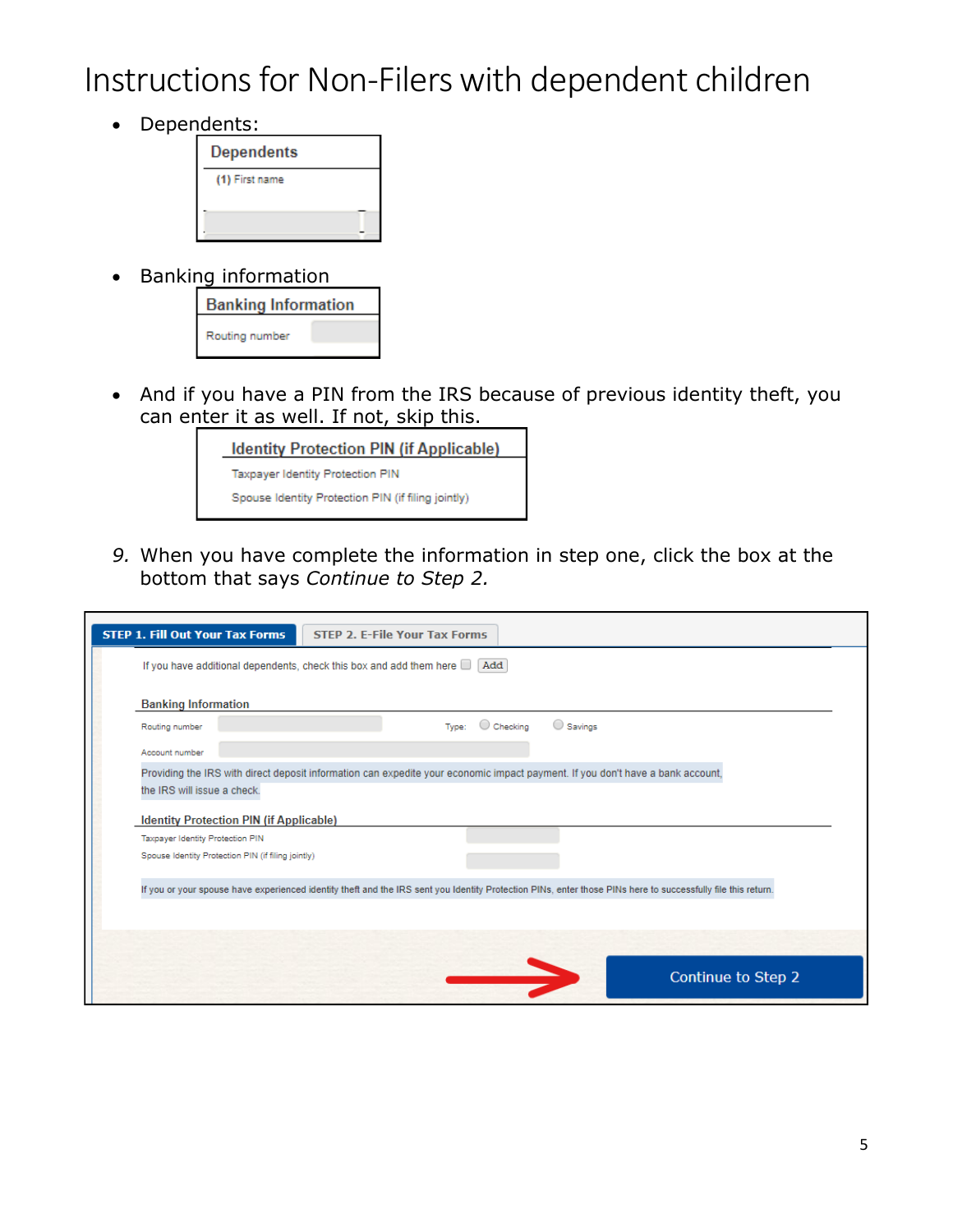10. Step 2 is about your income. If you didn't file last year (which should be everyone using this form), then enter 0 for the AGI (Adjusted Gross Income)

| <b>Enter Your Information</b>                                                                                                                                                                                                                                            |                                                                                                                                                        |
|--------------------------------------------------------------------------------------------------------------------------------------------------------------------------------------------------------------------------------------------------------------------------|--------------------------------------------------------------------------------------------------------------------------------------------------------|
| <b>Personal Verification</b>                                                                                                                                                                                                                                             |                                                                                                                                                        |
|                                                                                                                                                                                                                                                                          | You must enter either your 2018 Adjusted Gross Income (AGI), or your 2018 five-digit self-selected signature PIN.                                      |
| If you're filing together, you and your spouse must both complete this step.                                                                                                                                                                                             |                                                                                                                                                        |
|                                                                                                                                                                                                                                                                          | A. Look at last year's federal tax return and enter your AGI in the space provided below. Look for your AGI on line 7 of the Form 1040                 |
| If you didn't file a return last year, enter 0.                                                                                                                                                                                                                          |                                                                                                                                                        |
| - If you did not file a return last year, enter a zero in the "Taxpayer" AGI space.<br>- If your spouse did not file a return last year, enter zero in the "Spouse" AGI space.<br>- If you don't have or can't remember last year's AGI, use the IRS Get Transcript Link | - If you are filing Married Jointly this year with the same spouse you filed with last year. "Taxpayer" and "Spouse" will have the same AGI.           |
|                                                                                                                                                                                                                                                                          | Taxpayer<br>Spouse (if filing jointly)                                                                                                                 |
| Last year's AGI:                                                                                                                                                                                                                                                         |                                                                                                                                                        |
| <b>OR</b>                                                                                                                                                                                                                                                                |                                                                                                                                                        |
| above.                                                                                                                                                                                                                                                                   | B. Enter last year's self-selected signature PIN. If you do not have or do not remember your PIN, skip this step and follow the instructions in step A |

#### 11. Follow the instructions to verify it is really you.

| A. Today's Date (mm/dd/yyyy)                                                                                                         | 04/21/2020 |                            |
|--------------------------------------------------------------------------------------------------------------------------------------|------------|----------------------------|
| B. Cell phone number                                                                                                                 |            |                            |
| C. You can choose any 5 numbers for your PIN.<br>(Don't use 00000 or 12345)                                                          | Taxpayer   | Spouse (if filing jointly) |
| D. Date of birth (mm/dd/yyyy)<br>If you do not have a driver's license or State issued ID, you can leave the following fields blank. | mm/dd/yyyy | mm/dd/yyyy                 |
| E. Driver's license or State issued ID number                                                                                        |            |                            |
| F. Driver's license or State issued ID state                                                                                         |            |                            |
| G. Driver's license or State issued ID issue date                                                                                    | mm/dd/yyyy | mm/dd/yyyy                 |
| H. Driver's license or State issued ID expiration date                                                                               | mm/dd/yyyy | mm/dd/vyvy                 |